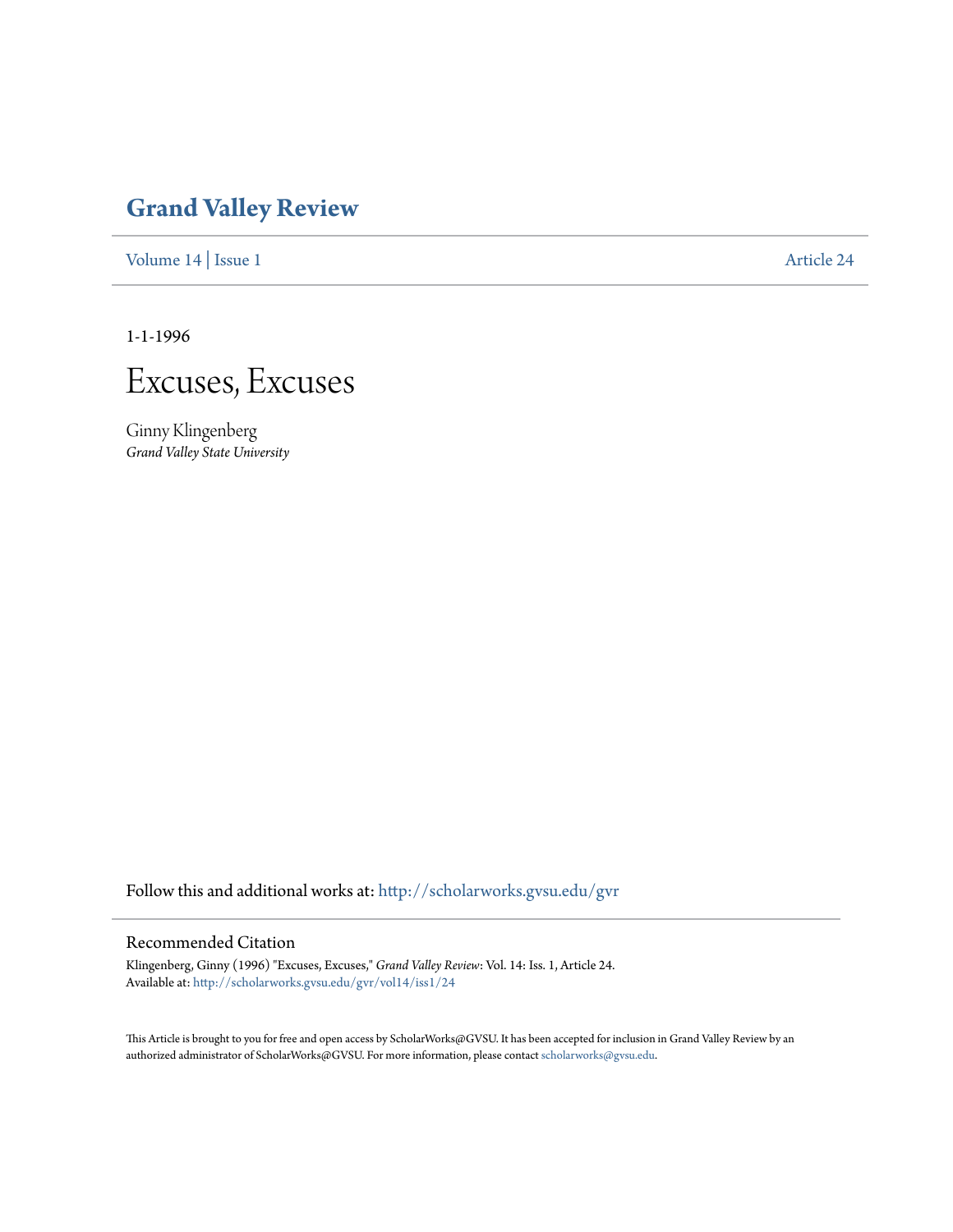## **EXCUSES, EXCUSES**

## *Ginny Klingenberg*

I'm late in submitting this article to the Grand Valley Review, but I really can't think of an excuse. Some students, however, seem to have an inexhaustible supply of excuses for every occasion—missing class, turning in a late assignment, taking an exam late, etc.—and an uncontrollable urge to share them. Many are honest and legitimate explanations; others are nothing more than desperate attempts to absolve themselves from a lack of responsibility; but I must admit that I'm impressed by the creativity that sometimes surfaces.

The proliferation of certain excuses seems to be seasonal. It might be interesting to keep a log of all of the grandparents who die midway through the term when, coincidentally, many major papers are due and exams are given. Perhaps the university should issue a warning to all grandparents of our students-CAUTION: MIDTERMS MAY BE HAZARDOUS TO YOUR HEALTH! We could even limit the number of times each grandparent is permitted to die.

Physical and emotional ailments are probably the most common excuses we hear: "I was sick"; "I had a doctor's appointment"; or, more detailed, "I was really, really, really, really sick-throwing-up sick"; "I'm dealing with a myriad of personal problems"; "I have A.D.D. and can't get to class on time"; "I had a touch of leukemia"; "I have hemorrhoids and it's too painful to sit through class"; "I was really, really sick-Uhh-I had worms."

Sometimes ailments spill over from relatives and friends: "My (insert appropriate relationship) had a heart attack, so I was at the hospital last night"; "I had a family emergency-my sister ran away"; "I have to go to my aunt's funeral"; "I had to take my roommate to the hospital (appendicitis or something)"; "My friend had family problems and she needed to talk to me"; or, reaching a little further, "My boyfriend's grandfather had a heart attack." On occasion students don't keep careful track of the excuses they've already used. One such student reported, "I missed the midterm because my father had a heart attack and died." At the end of the semester the same student said, "I missed the final because my father had a heart attack, and we thought he was going to die."

Even pets are to liable to interfere with the educational process: "My dog stepped on my assignment and tore it"; "My cat peed on it"; "My gerbil was sick"; "My dog (cat, fish) died this morning"; "My cat was chasing a mouse and it knocked the plug for my alarm clock out of the wall."

It's amazing how Alzheimer's Disease can strike even the college-age person: "I forgot it was due today"; "I left it home by mistake"; "I lost my disk"; "I thought it was due next Tuesday"; "I can't find it--I swear it was right here"; "I don't know anything about the assignment."